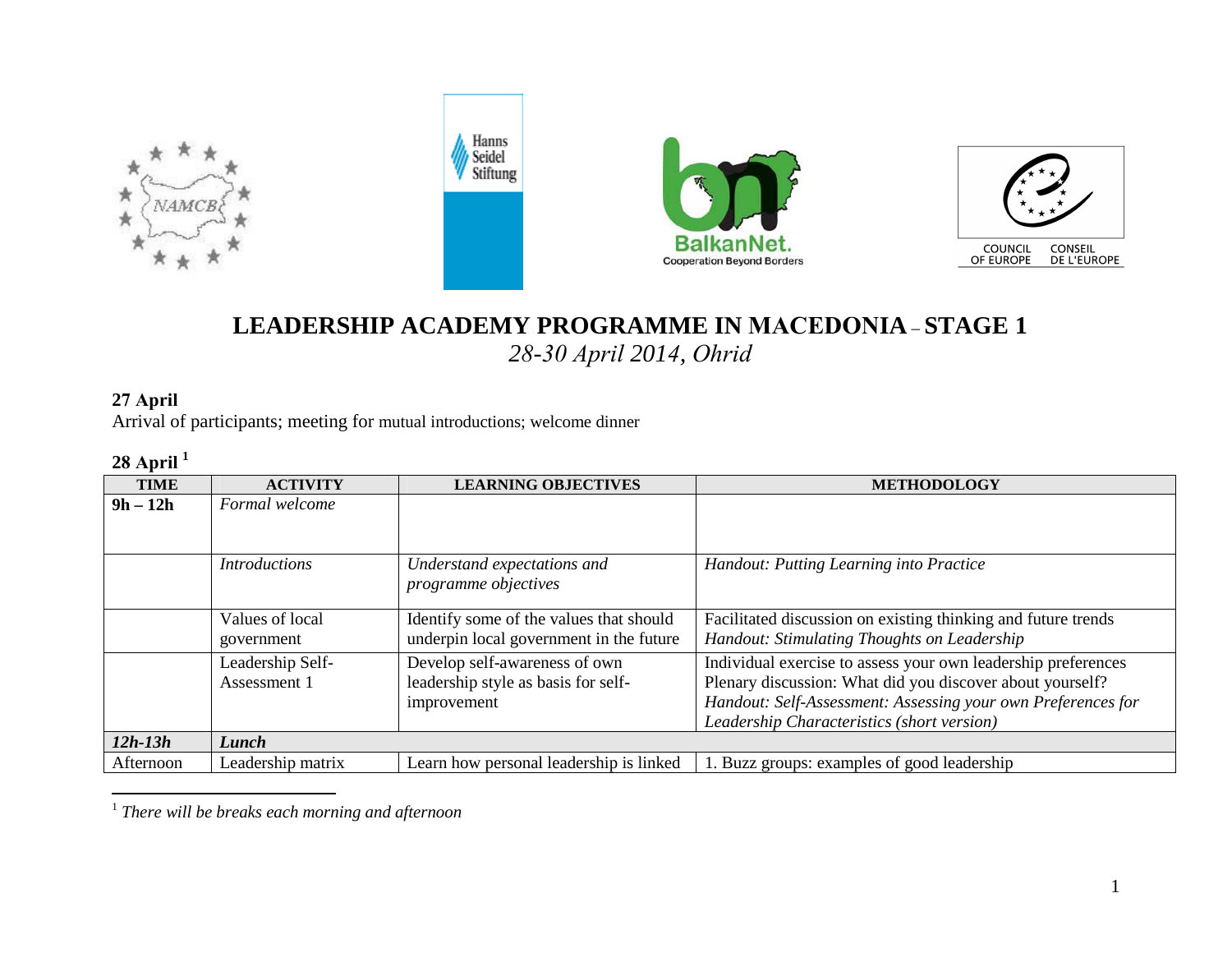| session<br>13h-17h |                      | to delivering community outcomes                                                                                                                    | 2. Facilitated discussion: leading through Organisation<br>Development<br>Handout: Leadership matrix                                                                                                                                                                                                                                                                                                                                                                                                                                                                                                                                           |
|--------------------|----------------------|-----------------------------------------------------------------------------------------------------------------------------------------------------|------------------------------------------------------------------------------------------------------------------------------------------------------------------------------------------------------------------------------------------------------------------------------------------------------------------------------------------------------------------------------------------------------------------------------------------------------------------------------------------------------------------------------------------------------------------------------------------------------------------------------------------------|
|                    | Leadership Benchmark | Learn how to use the Leadership<br>Benchmark and be able to assess what<br>municipal leadership might need to do to<br>achieve levels of excellence | 1. Introduction to the 'Leadership Benchmark'.<br>2. Role play in Groups of 4 in a 'peer review' exercise (1)<br>interviewee, 2 interviewers, 1 observer):<br>Choose one Benchmark competence; use interview techniques<br>a)<br>to assess the level at which a municipality (interviewee) is<br>operating. What is the evidence? What could be done to<br>improve?<br>Group feedback by observer for plenary discussion: what was<br>b)<br>the basis for your judgement?<br>3. Repeat the exercise, if time, but using a different competence<br>and different roles.<br>Handout: The Benchmark of an Effective Democratic Local<br>Authority |
| 1700               | Close                |                                                                                                                                                     |                                                                                                                                                                                                                                                                                                                                                                                                                                                                                                                                                                                                                                                |

### **29 April `**

| <b>TIME</b>        | <b>ACTIVITY</b>     | <b>LEARNING OBJECTIVES</b>                                           | <b>METHODOLOGY</b>                                                                                                                                                                                                                                                                                                                                                                                                                                                                                                          |
|--------------------|---------------------|----------------------------------------------------------------------|-----------------------------------------------------------------------------------------------------------------------------------------------------------------------------------------------------------------------------------------------------------------------------------------------------------------------------------------------------------------------------------------------------------------------------------------------------------------------------------------------------------------------------|
| Morning<br>session | Recall exercise     | Recall yesterday's learning and<br>commitments                       | Each participant states key learning point; interactive plenary<br>discussion                                                                                                                                                                                                                                                                                                                                                                                                                                               |
| $9h-12h$           |                     |                                                                      |                                                                                                                                                                                                                                                                                                                                                                                                                                                                                                                             |
|                    | Partnership working | Develop skills of working in partnership<br>with other organisations | Role-play in Groups of 6 of a meeting to plan a local economic<br>development initiative (stakeholders; Mayor, Municipal Chief<br>Administrator, Government Employment Office, NGO<br>representative, Chamber of Commerce, Village Association):<br>Prepare a Stakeholder Analysis<br>Develop a Force Field Analysis<br>Prepare an outline project proposal<br>Plenary role play of public meeting by 1 Group<br>Interactive plenary discussion: what have you learned?<br>Handout: A Local Economic Development Initiative |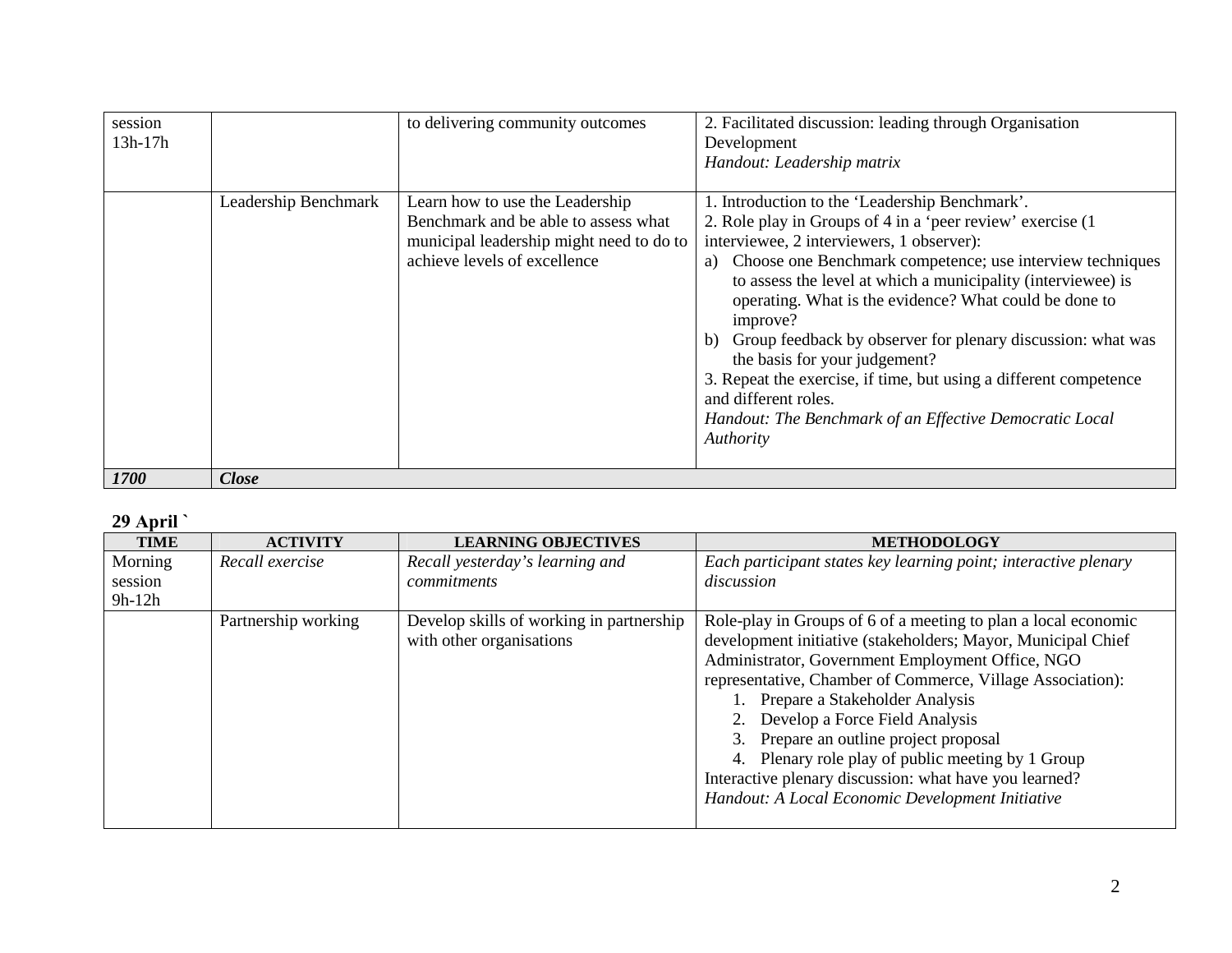| $12h-13h$   | Lunch                  |                                             |                                                                   |
|-------------|------------------------|---------------------------------------------|-------------------------------------------------------------------|
| $13h-17h$   | Leadership self-       | Develop self-awareness of own personal      | Individual exercise to assess own leadership orientation towards  |
|             | assessment 2           | leadership orientation as a basis for self- | working with people / getting tasks done                          |
|             |                        | improvement                                 | Handout: Assessing your people / task orientation                 |
|             | Leadership practices   | Learn how new leadership practices          | Interactive PowerPoint presentation: Applying Leadership to Local |
|             |                        | might change a municipality.                | Government                                                        |
|             |                        |                                             | Handout: PowerPoint slides (2)                                    |
|             |                        |                                             |                                                                   |
|             | <b>Action Planning</b> | Individual development of Personal          | Personal commitment to development and action                     |
|             |                        | <b>Action Plans</b>                         |                                                                   |
| <b>1700</b> | <b>Close</b>           |                                             |                                                                   |

#### **30 April**

*(tasks to be divided between CoE and local experts)* 

| <b>TIME</b> | <b>ACTIVITY</b>        | <b>LEARNING OBJECTIVES</b>              | <b>METHODOLOGY</b>                                                     |
|-------------|------------------------|-----------------------------------------|------------------------------------------------------------------------|
| Morning     | New approaches to      | Explore new ideas about leadership and  | Interactive PowerPoint presentation: Modern Leadership - A New         |
| Session     | leadership             | understand how they might be applied in | Approach to Local Government                                           |
| $9h-12h$    |                        | Bulgarian local government              | Handout: PowerPoint slides (1)                                         |
|             |                        |                                         |                                                                        |
|             | Local government       | Understand local government culture     | 1. In 3 groups, assess the nature of own municipal cultures; list      |
|             | culture                | and learn how it might be influenced    | what could be done to improve the culture.                             |
|             |                        |                                         | 2. Group feedback and discussion.                                      |
|             |                        |                                         | List actions on flipchart.                                             |
|             |                        |                                         | Handout: Improving a Municipality's Culture                            |
|             |                        | Open space                              |                                                                        |
|             |                        |                                         |                                                                        |
| $12h-13h$   | Lunch                  |                                         |                                                                        |
| 13h-16h30   | Strategic thinking and | Develop ideas and motivation to         | Each participant should read the material and complete the             |
|             | action                 | introduce change in your own            | personal assessment                                                    |
|             |                        | municipality                            | 2. Personal feedback: what did you learn about yourself?               |
|             |                        |                                         | Divide into 3 groups to complete the scenario exercise (middle /<br>3. |
|             |                        |                                         | best / worst case)                                                     |
|             |                        |                                         | 4. Facilitated discussion: Where do we want to be in 5 years time?     |
|             |                        |                                         | What should our strategic approach be?                                 |
|             |                        |                                         | Handout: Challenge: Developing Direction and Strategy                  |
|             | <b>Action Planning</b> | Individual development of Personal      | Personal commitment to development and action                          |